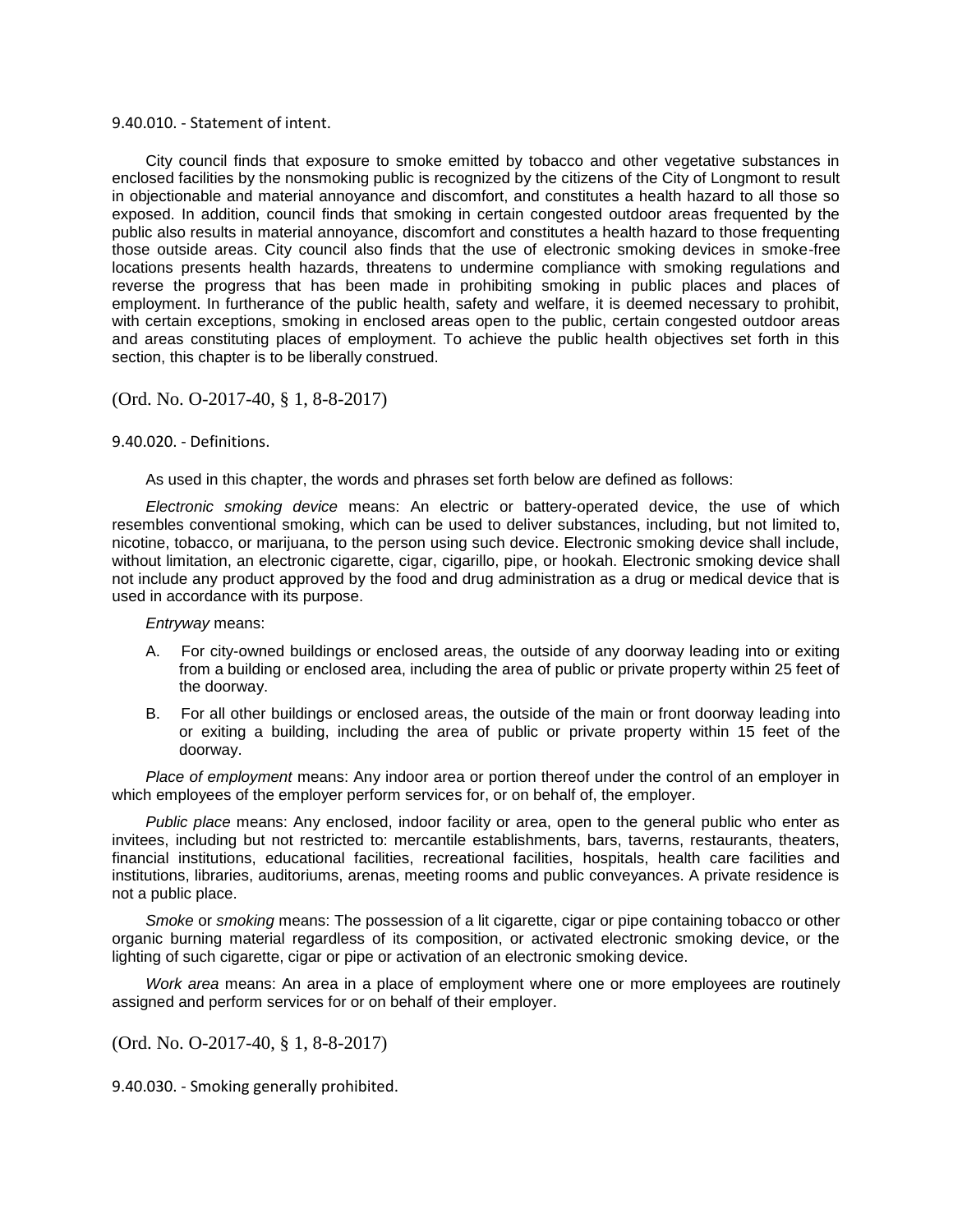Except as otherwise provided in this chapter, smoking is prohibited in the following areas:

- A. Any public place, or place of employment that is not exempted from this chapter, or in the entryway of any such public place or place of employment.
- B. The block containing the Longmont Civic Center and Longmont Public Library, including all sidewalks and grassy areas, as set forth on appendix A to this chapter.
- C. The area around the city's Senior Center and Memorial Building, as set forth on appendix B to this chapter.

(Ord. No. O-2017-40, § 1, 8-8-2017)

9.40.040. - Smoking permitted in certain places.

Notwithstanding any other provision of this chapter, smoking is permitted in the following places:

- A. In retail stores primarily engaged in the sale of tobacco or tobacco accessories.
- B. A place of employment that is not open to the public and that is under the control of an employer that employs three or fewer employees; however, each such employer shall provide a smoke-free work area for each employee requesting a smoke-free work area.
- C. In outdoor areas designated as a smoking area by an employer, but such designated smoking areas must be sufficiently isolated to maintain a reasonably smoke-free environment in proximate nonsmoking areas.

(Ord. No. O-2017-40, § 1, 8-8-2017)

9.40.050. - Required signs.

To advise persons of the existence of "No Smoking" or "Employee Smoking Areas", if any, as contemplated by this chapter, signs shall be posted, as follows:

- A. In each public place where smoking is prohibited by this chapter, the owner, proprietor or person in charge having principal possessory interest shall post and maintain a sign bearing the words, "NO SMOKING", and which may also contain the international no smoking symbol, either on all public entrances or in a position clearly visible on entry to the public place.
- B. In areas designated by an employer as a smoking area pursuant to subsection 9.40.040.C. The employer shall conspicuously post a sign using the words "EMPLOYEE SMOKING AREA" at the entrances to each such designated area.

(Ord. No. O-2017-40, § 1, 8-8-2017)

9.40.060. - Unlawful acts—Penalties.

- A. It is unlawful for any person to violate any provision of this chapter.
- B. The court shall fine any person violating this chapter between \$35.00 and \$500.00. Upon a second or subsequent conviction within 12 months, the minimum fine is \$50.00, which the court shall not suspend. The court shall allocate \$10.00 of such fine collected to the municipal probation office to acquire materials and programming providing health information on the dangers of smoking. The probation office shall make those materials and programming available to educational institutions, citizens groups and offenders.

(Ord. No. O-2017-40, § 1, 8-8-2017)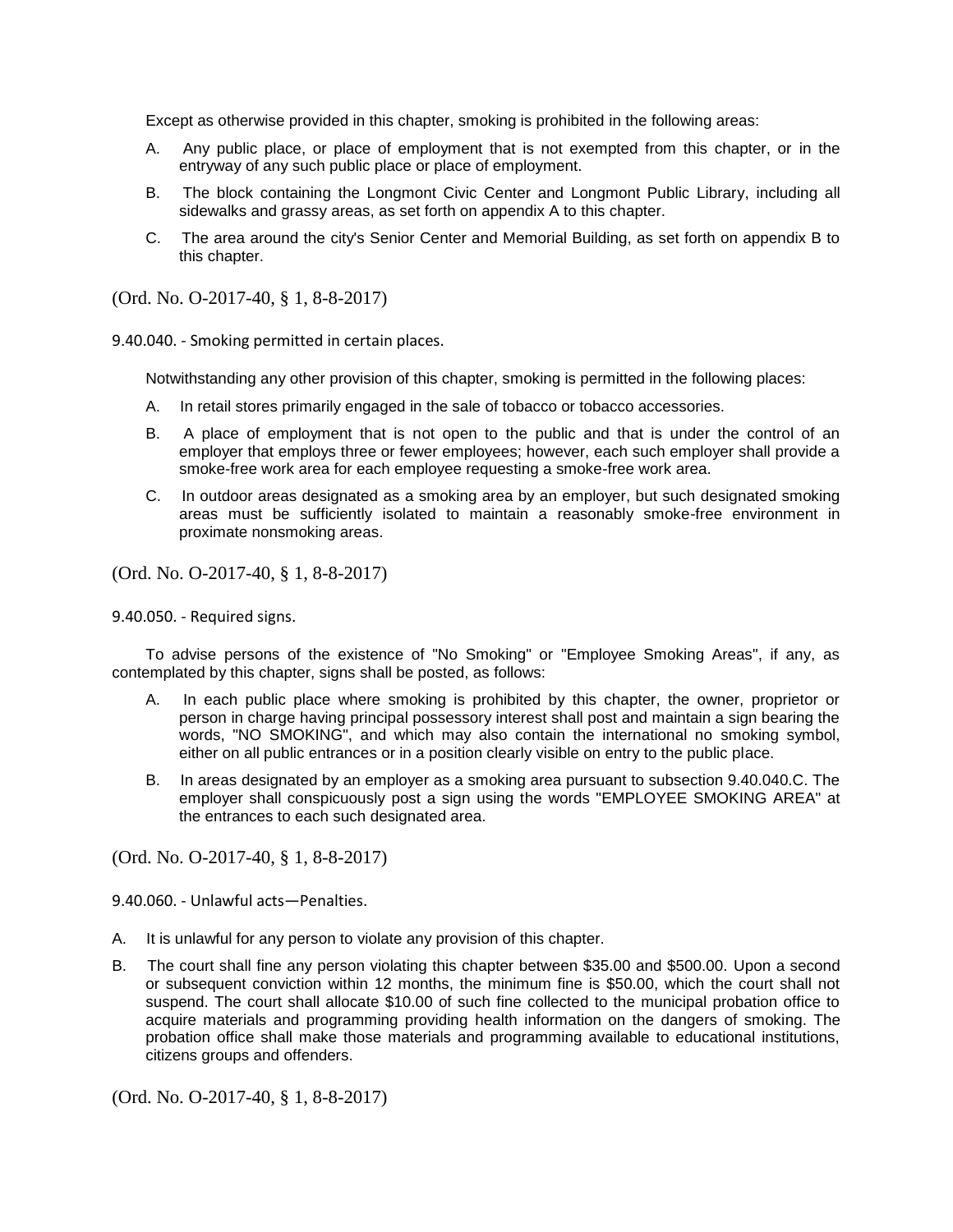

APPENDIX A. - DESIGNATED NO SMOKING AREA

APPENDIX B. - DESIGNATED NO SMOKING AREAS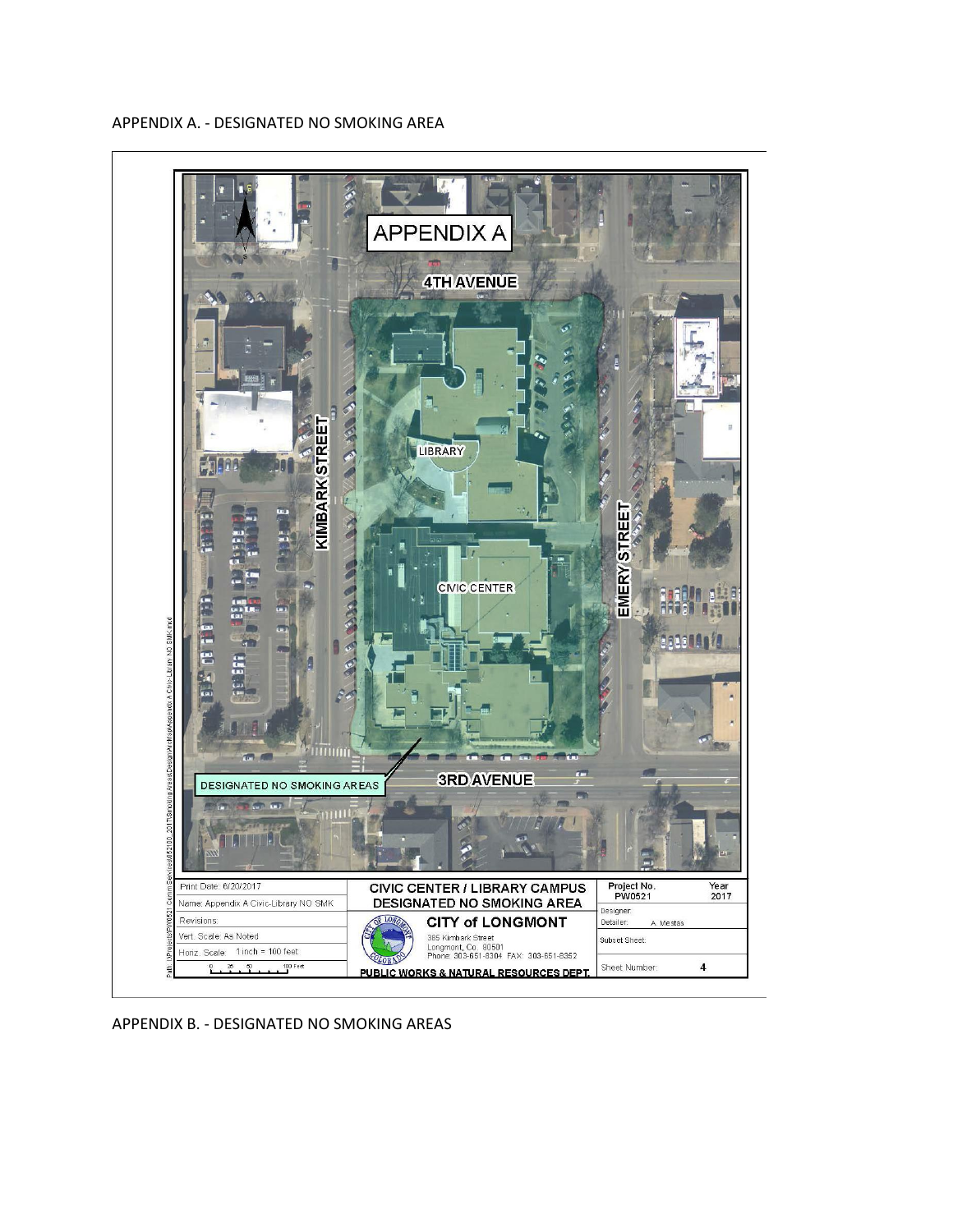